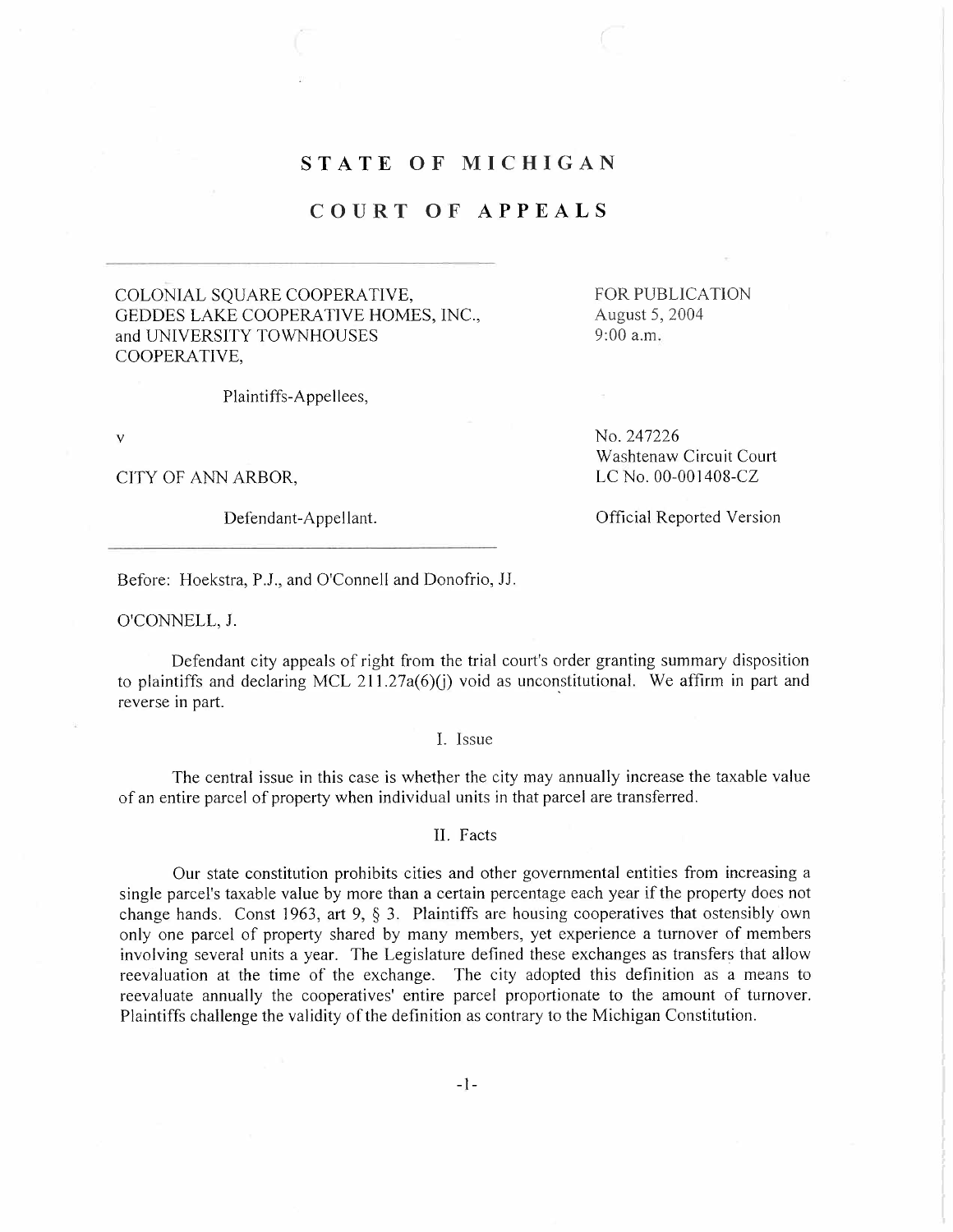## II. Application

We first address whether Const 1963, art 9, § 3 forever preserves the pre-Proposal A meaning of a property transfer for tax assessment purposes or if it permits the Legislature to define which "transfers" of property will lead to reassessment based on the property's actual value. We will then evaluate the separate issue whether the city may constitutionally accomplish the reassessments and taxation in the manner it employed against plaintiffs.

The adoption of Proposal A on March 15, 1994, amended Const 1963, art 9, § 3. The amended section caps the annual increase in a property's taxable value, except that, "(w)hen ownership of the property is transferred as defined by law, the parcel shall be assessed at the applicable proportion of current true cash value." The trial court held that the phrase, "(wJhen ownership of the property is transferred" refers to transfers defined by property law as it stood when the amendment was incorporated into our Constitution. It therefore concluded that the Legislature overstepped its constitutional bounds when lawmakers newly decreed that "property is transferred" for reassessment purposes when an owner of a unit in a cooperative housing corporation transfers the unit. MCL  $211.27a(6)(i)$ . The trial court held that the new law unconstitutionally altered the intended, immortalized definition of "transfer." We disagree.

According to MCL 211.27a(6)(j), a transfer of ownership includes, "[a] conveyance of an ownership interest in a cooperative housing corporation, except that portion of the property not subject to the ownership interest conveyed." Plaintiffs claim that this break from a traditional understanding of "transfer of ownership" violates the constitutional section that prohibits reevaluation until "ownership of the property is transferred as defined by law." Const 1963, art 9, § 3. However, in WPW Acquisition Co v City of Troy, 466 Mich 117, 126; 643 NW2d 564 (2002), our Supreme Court pointed to the section's phrase, "transferred as defined by law," as an illustration that "the drafters of the proposal knew how to commit the definition of certain terms to the Legislature, in this instance, what constitutes a transfer." Because the phrase "defined by law" committed the definition of a qualifying transfer to the Legislature, the Legislature did not violate Const 1963, art 9, § 3 when it expanded the definition to include the conveyance of a cooperative housing unit. MCL  $211.27a(6)(j)$ .

However, a finding that the definition does not run contrary to the Constitution does not end our inquiry. In this case, the city failed to track the individual units transferred, but rather uncapped the value of the whole parcel in proportion to the percentage öf units transferred. This the city cannot do. Only by happenstance would the city arrive at an evaluation that did not affect "that portion of the property not subject to the ownership interest conveyed." MCL  $211.27a(6)(j)$ . Moreover, annual reevaluations of an entire parcel of property run contrary to the Constitution's plain meaning because they impose increasing obligations on the units in a cooperative that have not been transferred. Const 1963, art 9, § 3. The city's current estimation approach veils which units, if any, the city actually reassessed. The Constitution does not allow the city to reassess the entire parcel's value on the basis of a phantom reevaluation of the percentage of units transferred. Because of these shortfalls in the city's procedure, its application of the valid statute violated our Constitution.